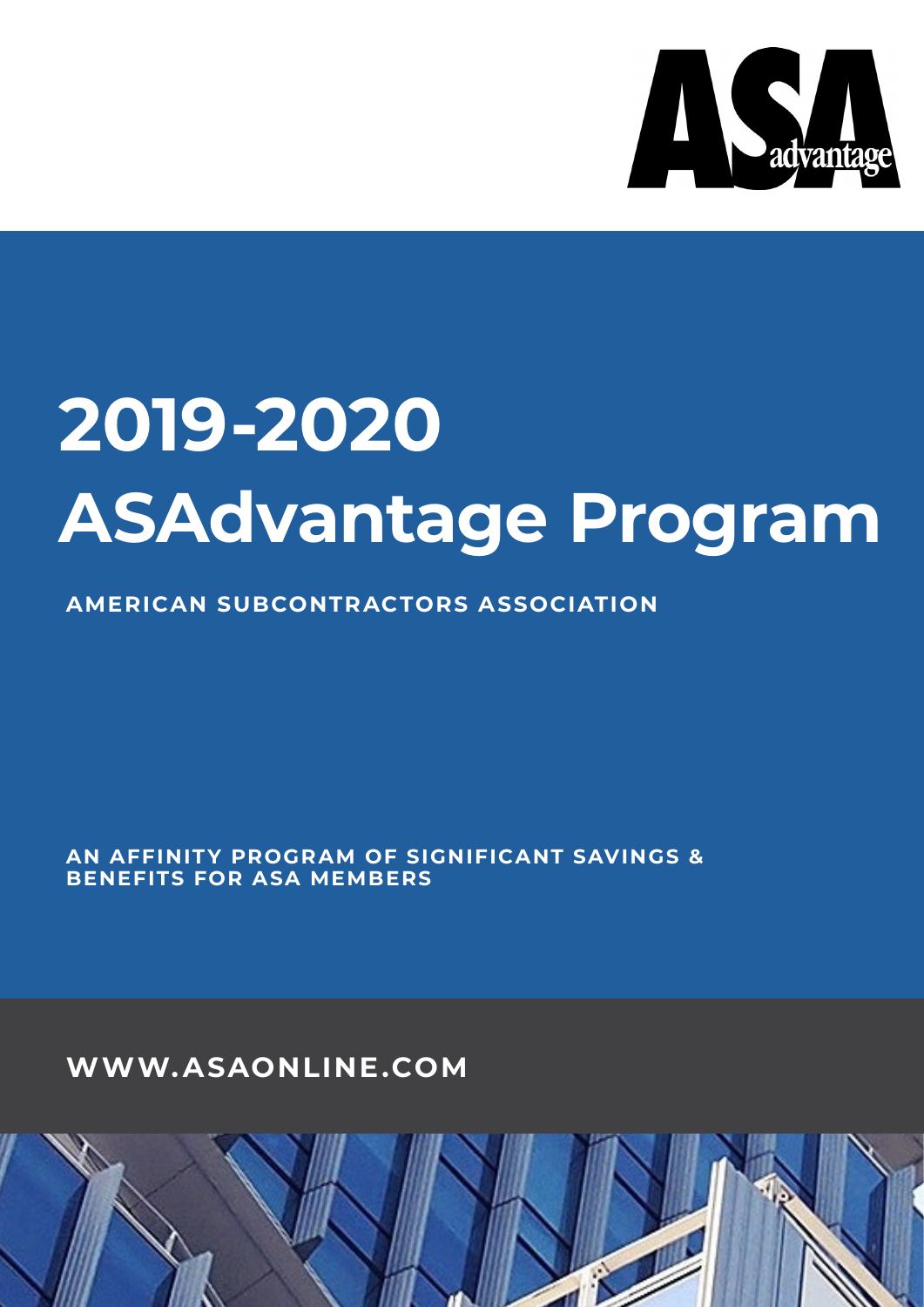# **ASADVANTAGE PARTICIPATING PROVIDERS**

## **Table of Contents**

**Human Resource Management / Employee Benefit / Staffing**

Life Leadership SESCO Management Consultants Tradesmen International Commerce Bank

### **Office Supplies & Services**

Lenovo National Purchasing Partners UPS BF Goodrich

### **Project Management / Documentation**

Consensus Docs

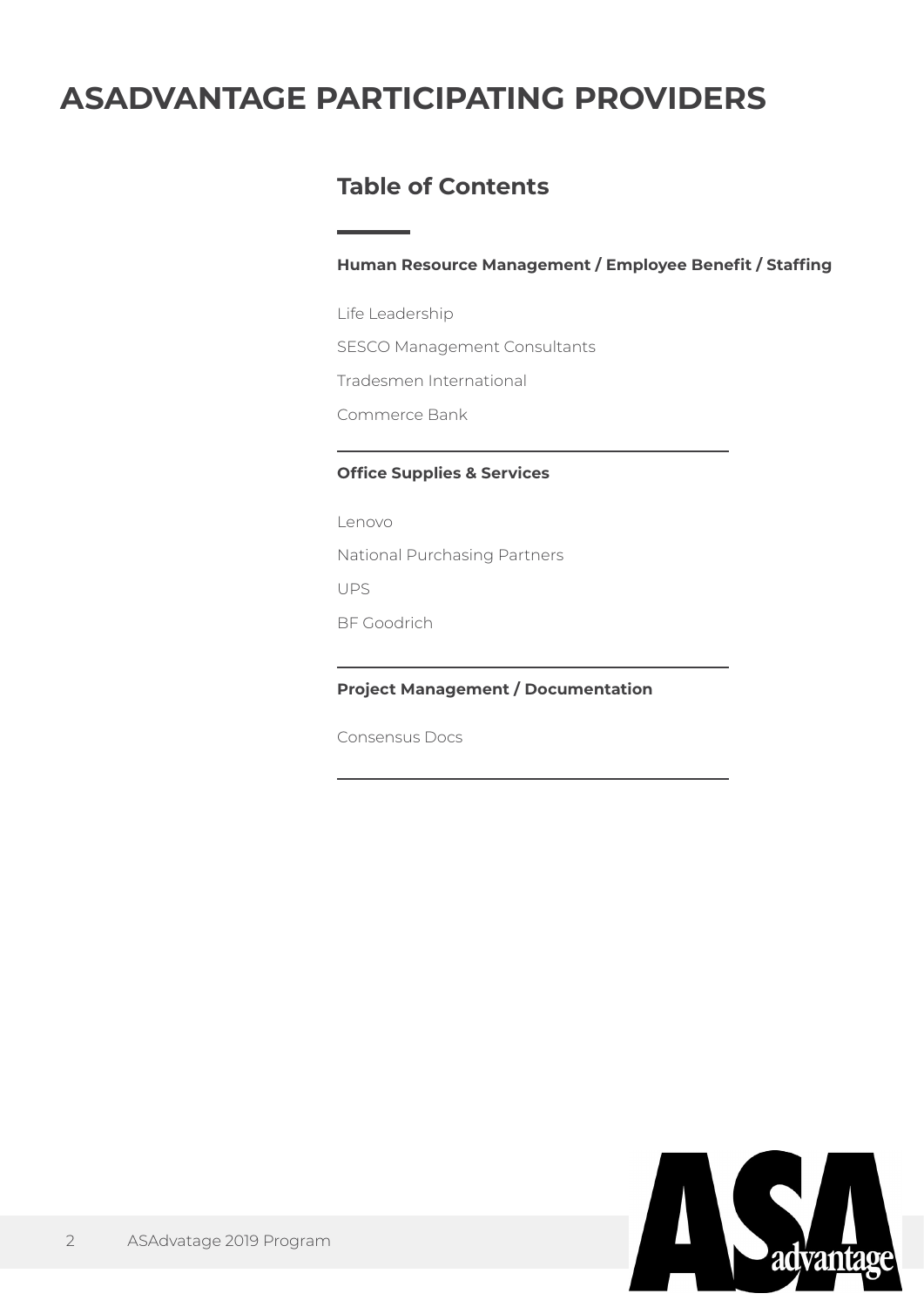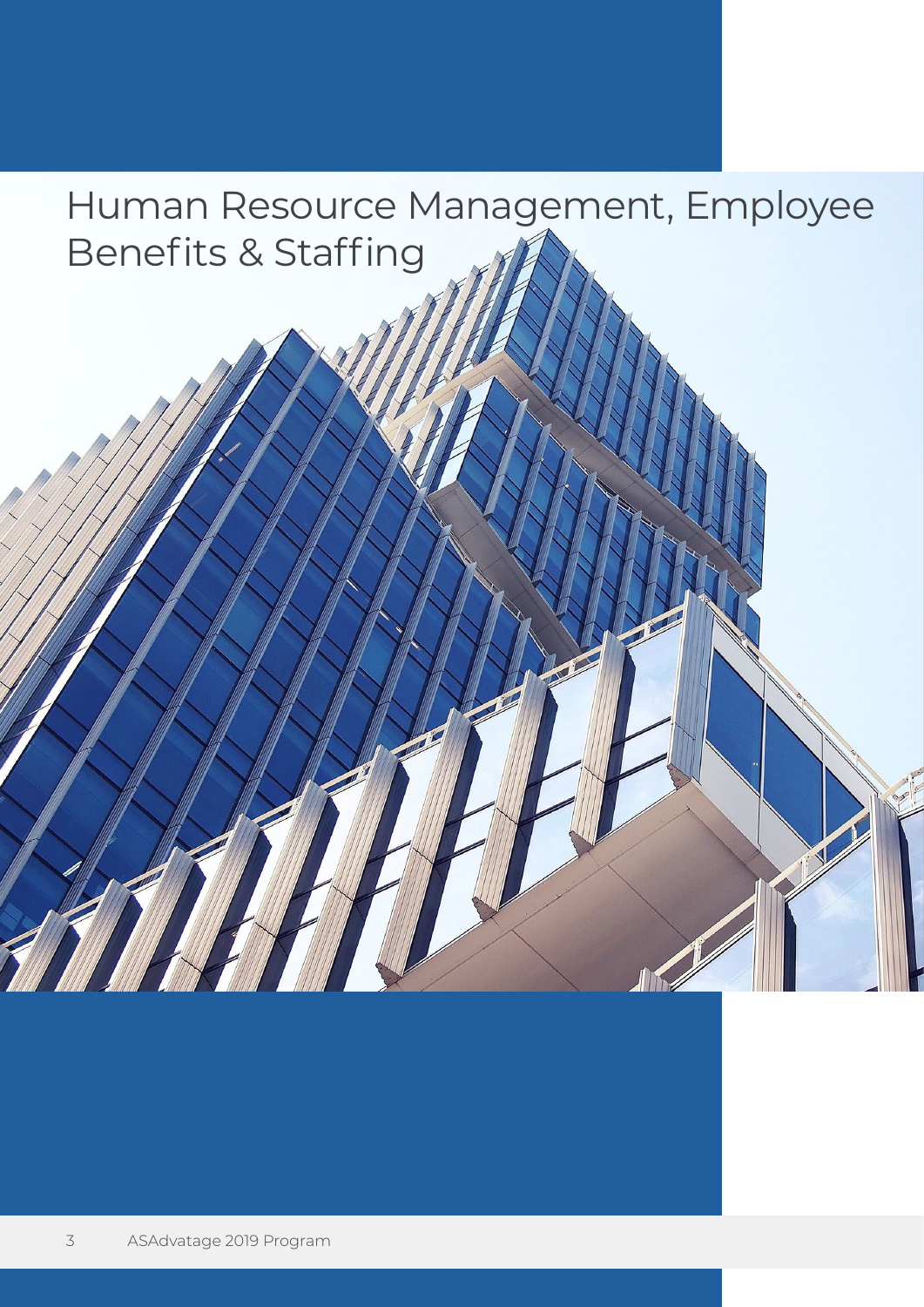# **Life Leadership: Launching a Leadership Revolution**



Website <www.asaleadershipprogram.com>

Based on the New York Times bestselling book Launching a Leadership Revolution, the LLR Corporate education program is designed not to train employees but to develop leaders. Leadership development is arguably the single most important investment any company can make. The leader creates the culture; the culture delivers the results.

Now in just six short months, you can transform your workforce into an army of engaged, contributing, go-to leaders pursuing a culture of excellence and naturally and systemically ensure the culture for all personnel, including new hires. Each monthly package featuring one book and four audios is conveniently shipped directly to your office or to each participant's home for only \$50 per employee per month. Specially created optional tests are also available at no additional charge, so you can monitor progress while encouraging participation and group discussion. Show your employees that you truly and deeply care for them and design a better, brighter future for your business. [Enroll](http://www.lifeleadership.com/enroll/customerenrollment.aspx?corp=true&SponsorID=61241648) today and start generating high morale, tremendous loyalty, and increased productivity!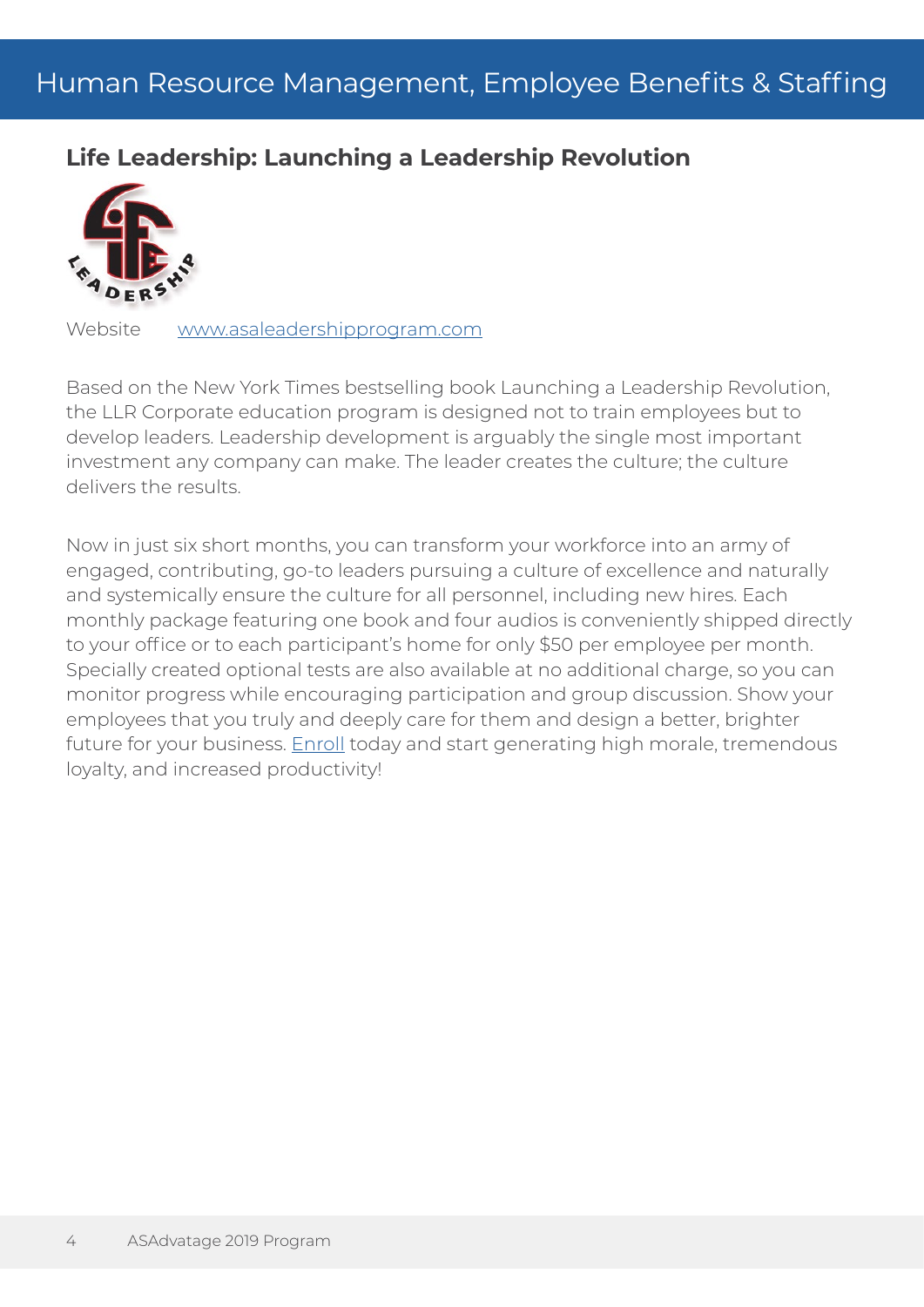### **Sesco Management Consultants**



Phone (423) 764-4127 Website <www.sescomgt.com>

ASA members receive complimentary human resources services provided by SESCO Management Consultants, including:

- **Free Telephone/Email Consultation** The SESCO staff is available to answer your questions at no charge, Whether you have a federal or state employment compliance question such as wage and hour, FMLA, COBRA, INS, or Equal Employment.
- **Free Handbook Review** The SESCO staff will review and analyze your current employee handbook or policies to ensure compliance with federal and state employment regulations, as well as to ensure the employee handbook is effective.
- **• Discounted Management/Employee Satisfaction Survey Program** Employee morale is at the core of whether a company is profitable and successful. SESCO offers ASA members a discounted employee satisfaction survey program to help ASA-member companies identify employee relations issues that may be impeding optimum productivity and quality customer services. For each ASA member that joins the Management/Employee Satisfaction Survey Program, SESCO will customize a survey that will be sent to the subcontractor's employees. The survey can be performed on- or off-site, by mail or online. SESCO receives the confidential survey responses, then supports each company in reviewing, understanding and addressing survey results. The analysis will also include exclusive benchmarking to an ASA-member database. ASA members interested in participating in the program may contact a SESCO consultant directly at (423) 764-4127 or sesco@sescomgt.com and identify themselves as ASA members.
- **• The SESCO Report** SESCO's monthly newsletter is available to ASA members.

Contact a SESCO consultant at (423) 764-4127 or sesco@sescomgt.com.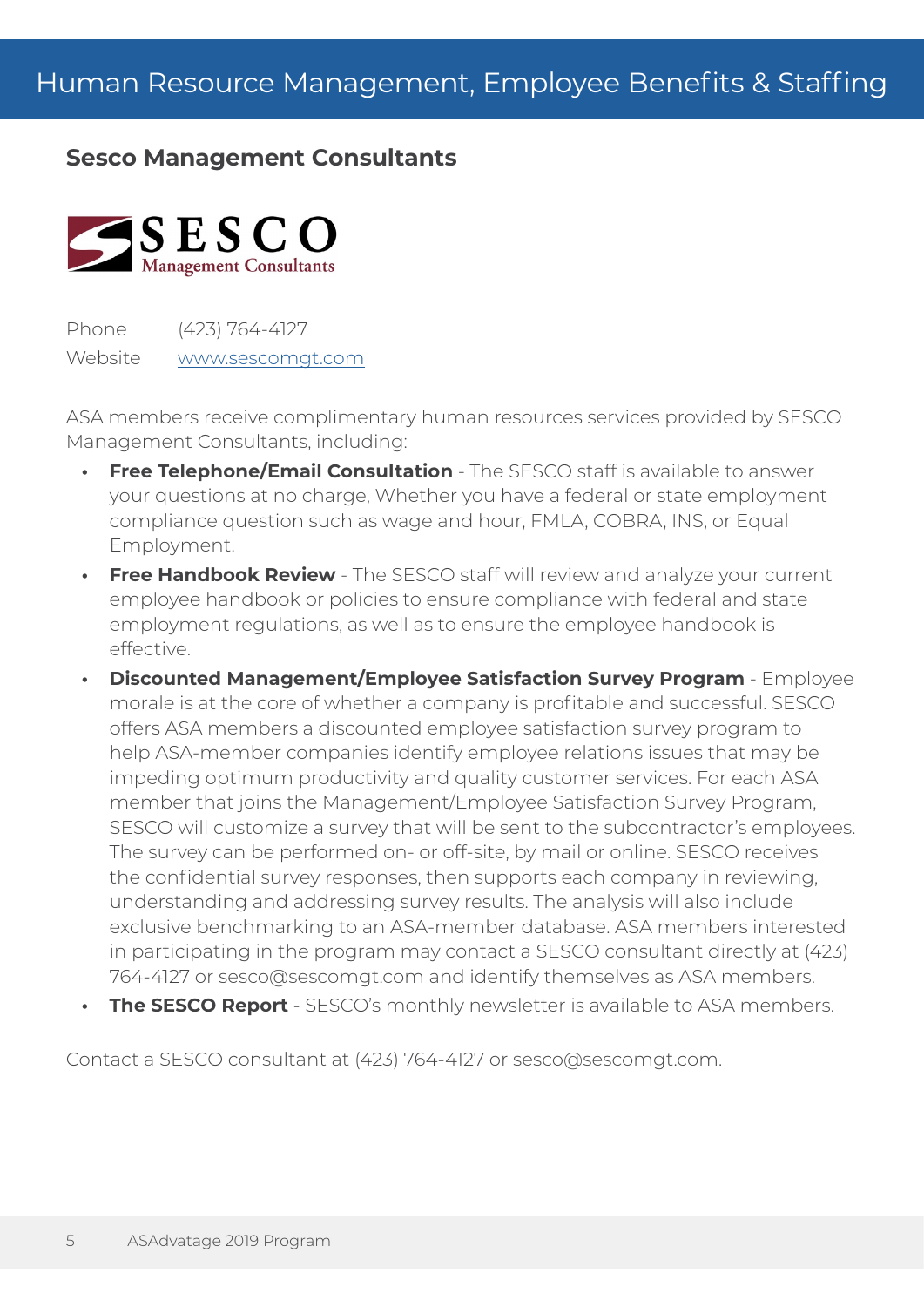### **Tradesmen International**



Contact Margaret Koehler Phone (440) 996-3123 Website <www.tradesmeninternational.com> Email Margaret.Koehler@tradesmeninternational.com

Tradesmen International helps ASA contractor members meet skilled workforce requirements, increase workforce productivity and reduce labor-related costs through custom staffing solutions. The company has met the skilled labor requirements of commercial, residential and industrial contractors for 25 years. During that time, Tradesmen has remained focused purely on the skilled trades. This ongoing emphasis, coupled with continual advances in their employee recruitment, development and retention efforts, has resulted in one of the construction industry's leading craft workforces which now exceeds 10,000 employees who emphasize Safety, Productivity and Craftsmanship.

Tradesmen's National Recruiting Center—comprising experienced recruitment and employee relations professionals—has fortified the company's vast field recruiting operations, supporting the ongoing effort to combat industry-wide skilled workforce shortages. Together, the center and local office recruiters have grown Tradesmen's jobready skilled trade database, covering all trades at all skill levels, into the hundreds of thousands. This depth of resources enables the company to better meet client workforce demand, on a precisely as needed basis, with fully vetted trade professionals who meet specific skill-sets.

The company's exceptional craft fill-rate percentage on client orders is attributed to the fact that each service representative is thoroughly trained in "Construction Labor Management," a proprietary curriculum centered on workforce productivity augmentation. Ultimately, reps engage actively in client labor planning sessions, working with client office and site management to better understand their short-and long-term skilled labor requirements. This close partnership enables Tradesmen to better meet an ever-fluctuating labor need by accurately reserving, in advance, trade professionals who meet project specifications. Tradesmen International has more than 170 locations and can effectively serve every city in all 50 states and Canada through its localized craft employees and their substantial travel-dedicated workforce comprised of an elite force of commercial, heavy industrial and marine trade professionals.

**CLICK HERE** [to see the Tradesmen Difference in Our Short Video](https://www.youtube.com/watch?v=LJ6-UZZCimE&feature=youtu.be)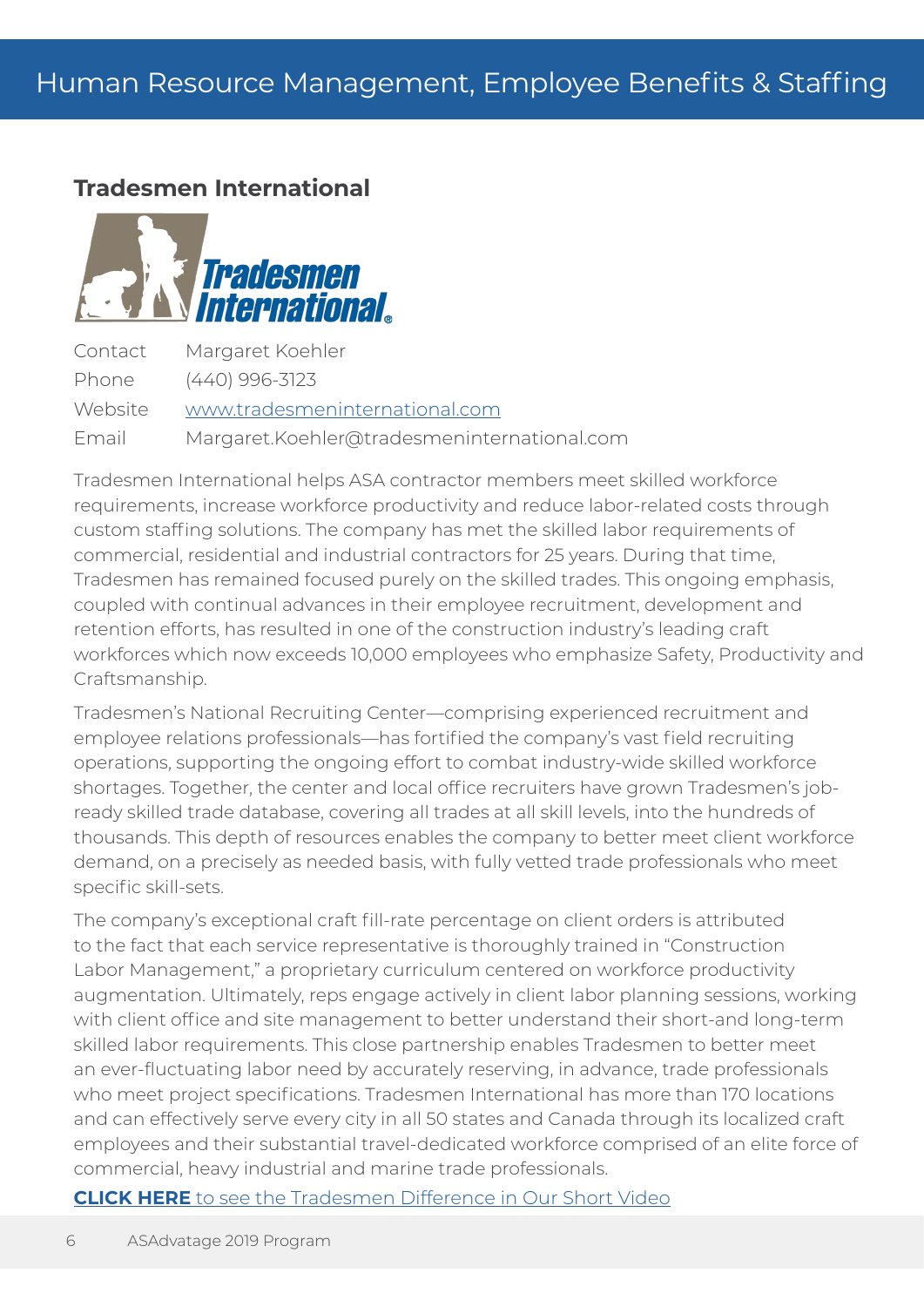# Human Resource Management, Employee Benefits & Staffing



"Commerce Bank prepaid cards have become indispensable in streamlining our cash control. Now that we have them we don't know what we would do without them." *Tina Newell, Controller, Concrete Coring Company*

| Contact | David Hunter, Account Manager |
|---------|-------------------------------|
| Phone   | (800) 892-7100 ext. 23688     |
| Website | www.commercebank.com          |
| Email   | david.hunter@commercebank.com |

Prepaid Expense Card by Commerce Bank is proud to be a Silver Sponsor of the ASA. The Prepaid Expense Card is a reloadable, Visa® prepaid card that provides complete spending control and an easier way for employees to access company funds as needed – it's perfect for per diem, travel expenses and other purchasing needs.

- Eliminates cash per diem, employee reimbursement and out-of-pocket expenses
- Load and unload funds as needed no Commerce Bank account required
- Control spending and limit risk
- Track spending and balances online

#### ASAAdvantage Membership Benefit:

ASA members receive \$150 off the initial set up fees as well as receiving discounted monthly card fees for just being an ASA member! Please contact David Hunter, Account Manager, for more information and to learn about special discounted ASA pricing.

#### About Commerce Bank

With \$25.0 billion in assets1, Commerce Bancshares, Inc. (NASDAQ: CBSH) is a registered bank holding company offering a full line of banking services, including payment solutions, investment management and securities brokerage. Commerce Bank, a subsidiary of Commerce Bancshares, Inc., leverages more than 150 years of proven strength and experience to help individuals and businesses solve financial challenges. In addition to offering payment solutions across the U.S., the company currently operates banking facilities in nine key markets including St. Louis, Kansas City, Springfield, Central Missouri, Central Illinois, Wichita, Tulsa, Oklahoma City and Denver. Commerce Bank also maintains commercial offices in Dallas, Houston, Cincinnati, Nashville, Des Moines, Indianapolis, and Grand Rapids. Commerce delivers high-touch service and sophisticated financial solutions at regional branches, commercial offices, ATMs, online, mobile and through a 24/7 customer service line. Learn more at www.commercebank.com. (As of March 31, 2019)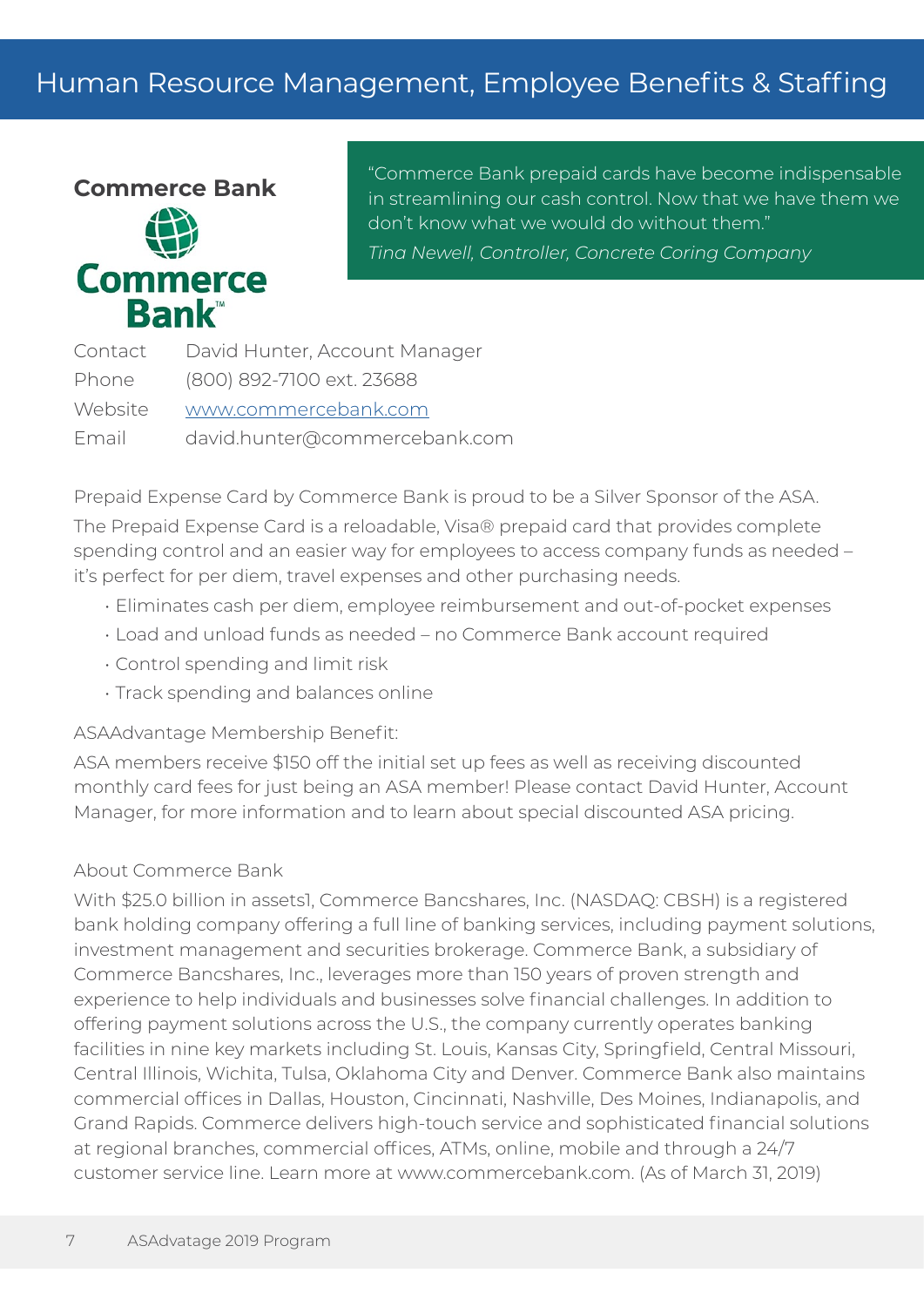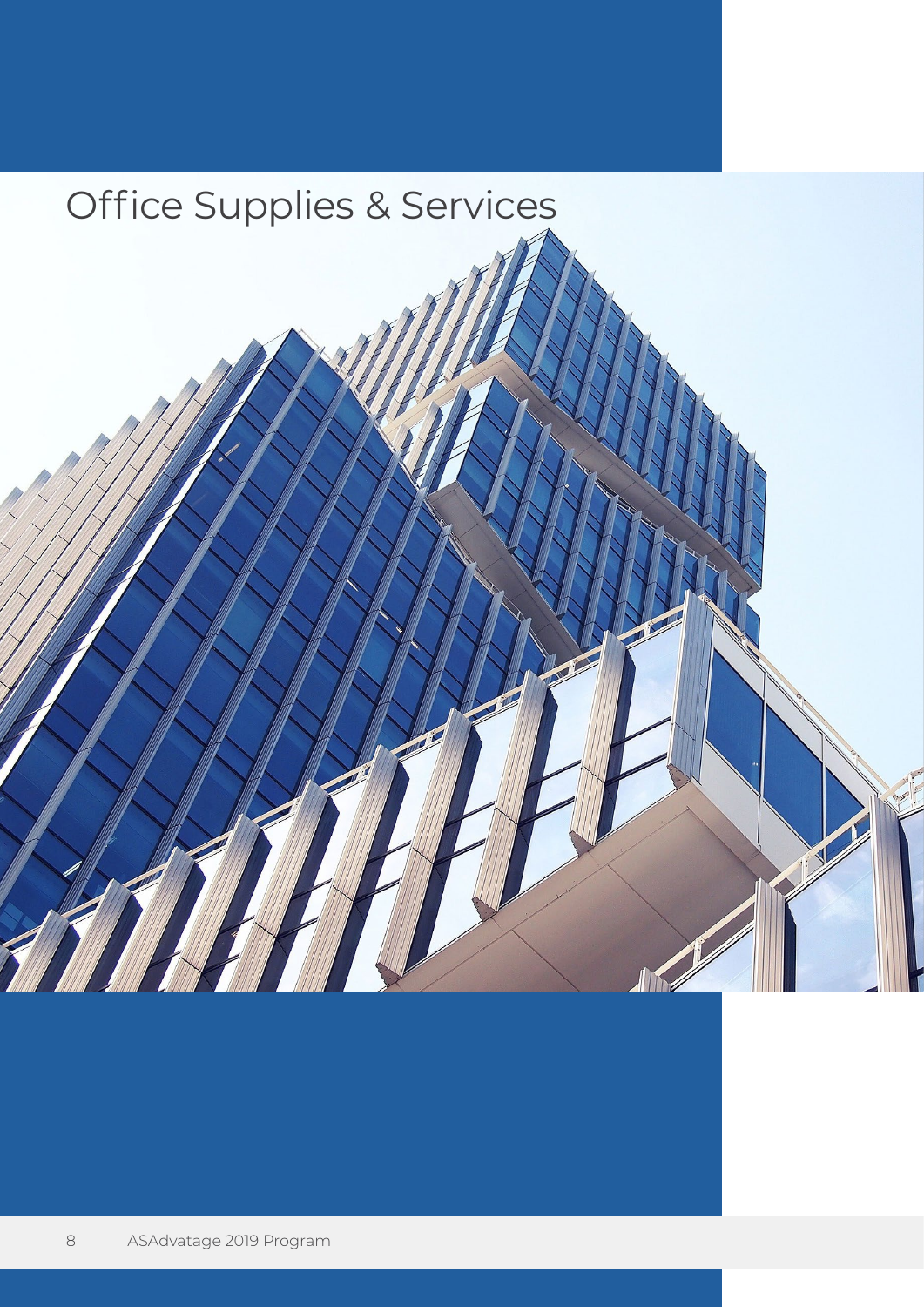### **Lenovo**

# Lenovo.

Phone (800) 426-7235, Ext. 5050 Website <www.lenovo.com/asamembers> Hours Monday-Friday: 9:00 a.m.-9:00 p.m. ET, Saturday: 9:00 a.m.-5:30 p.m. ET

ASA members can save up to 30 percent off the everyday public web price of Lenovo's product line. Take advantage of great deals on everything you need for your office and home, including all laptops, tablets, desktops, all-in-ones, workstations, servers, and accessories. This includes savings on a variety of top products, including the award winning ThinkPad notebooks.

ASA members also receive:

- •Free ground shipping on all web orders
- •Monthly limited time special offers
- •Access to energy-efficient green technologies

For more information and easy ordering, call (800) 426-7235, Ext. 5050, or visit [www.](www.lenovo.com/asamembers) [lenovo.com/asamembers,](www.lenovo.com/asamembers) and experience the Lenovo difference! Be sure to check the website often—special offers change frequently.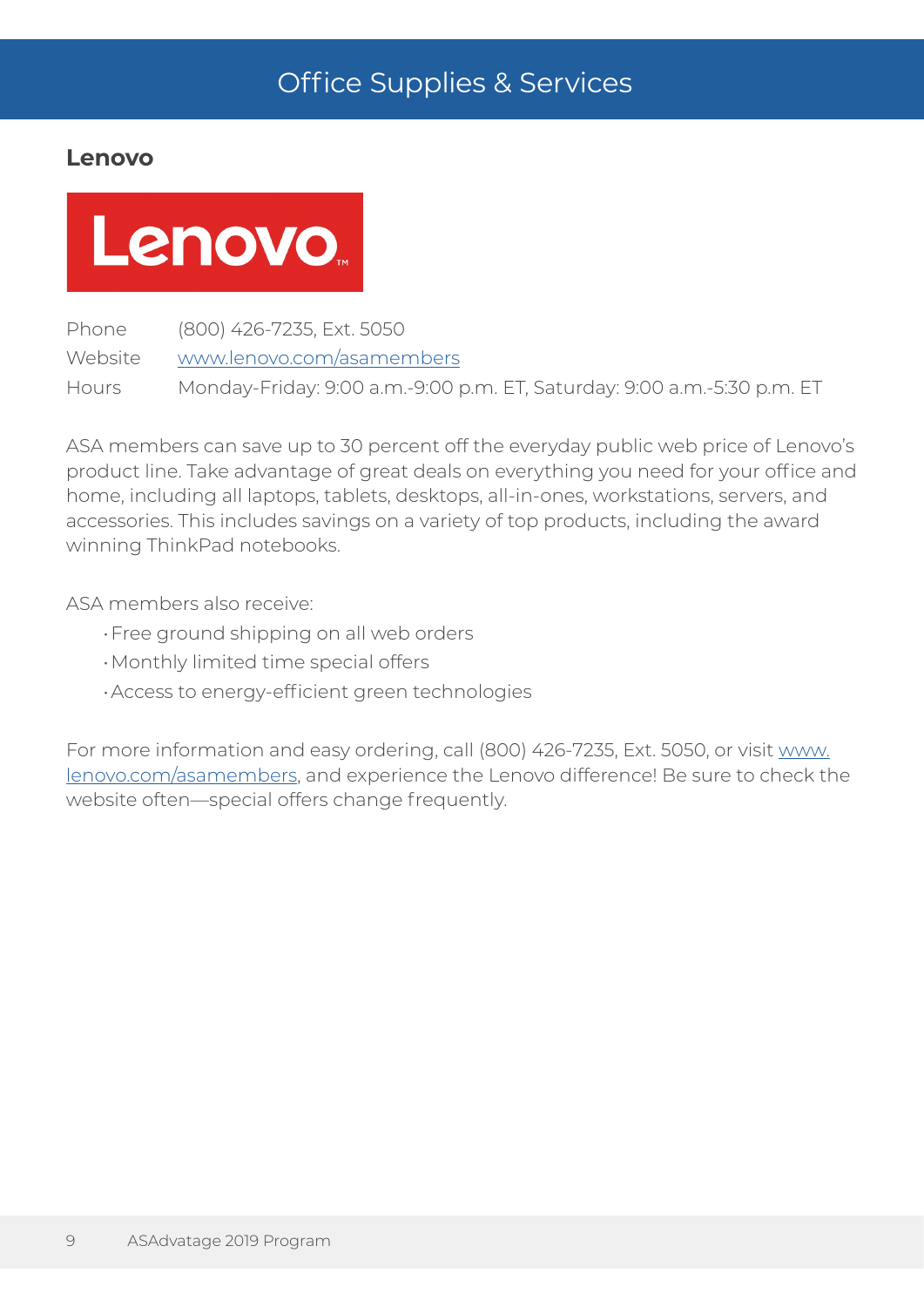## **National Purchasing Partners**

npp

**National<br>Purchasing<br>Partners** 

Contact Miles Schlosser Email miles.schlosser@mynpp.com Phone (800)810-3909 Fax (206)341-0838 Website https://mynpp.com/association/asa

National Purchasing Partners (NPP) is a proud participant in the ASAdvantage program. ASA members receive discounted rates on essential products and services from suppliers including:

- Verizon Wireless.
- EarthLink.
- Staples.
- EarthCam.
- And much more!

NPP provides fast, friendly and flexible customer service. Membership is free, and there is no obligation to purchase. ASA members are already saving time and money through the NPP program. You, too, can start saving money now! Go to https://mynpp. com/association/asa and click "Join Now."

For questions or more information, contact NPP at (800) 810-3909 or customerservice@mynpp.com.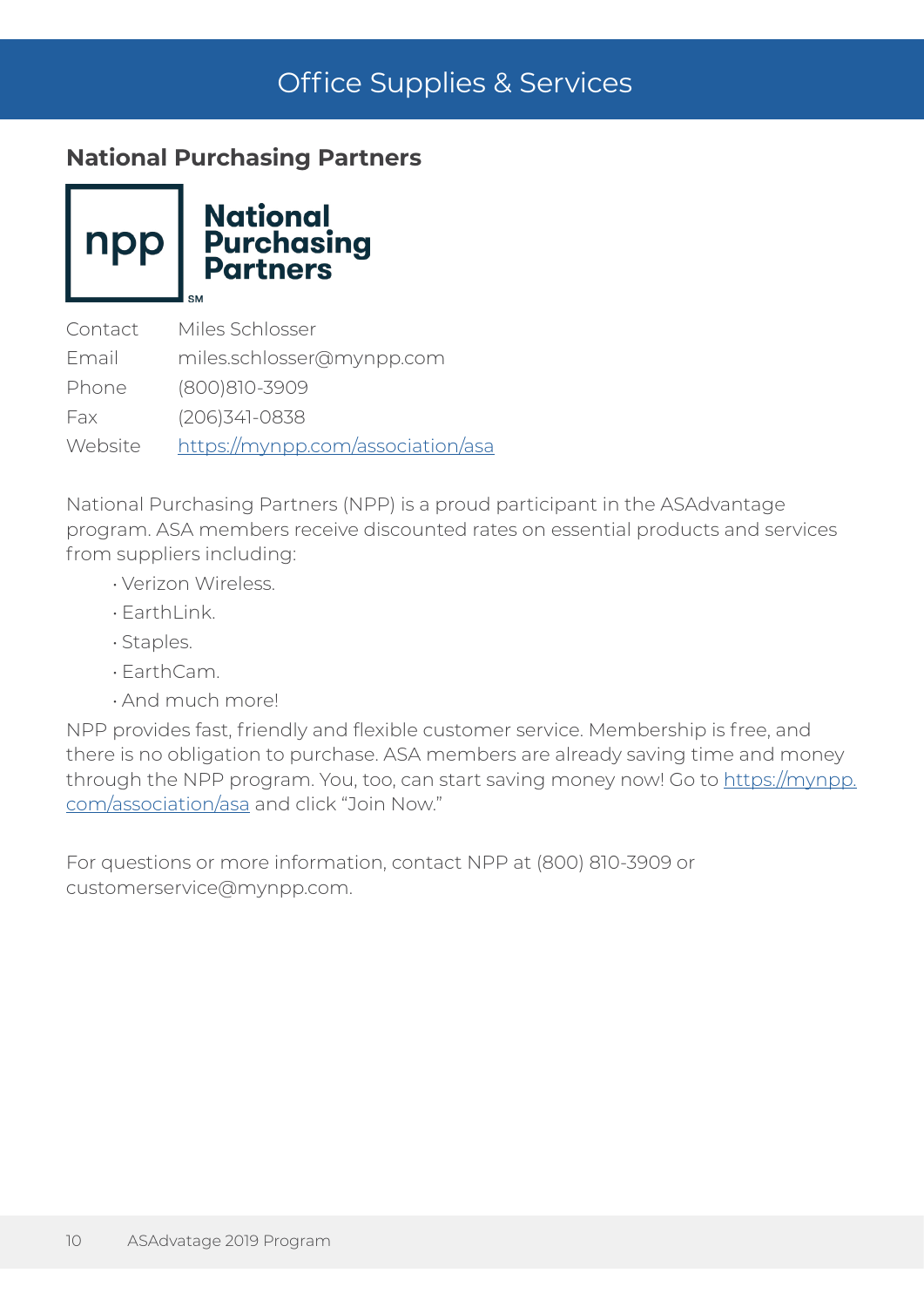**UPS**



Phone (800) 636-2377 Website http://savewithups.com/asamembers/

Flat Rate Discounts on Shipping

ASA and UPS took the guesswork out, and put the easy in. Members now have access to new and improved flat rate pricing with savings of 45 percent on Domestic Next Day/Deferred, 25 percent on Ground Commercial/Residential and up to 50 percent on additional services. In addition, members can take advantage of UPS Smart Pickup® service for free.

Open a new account, or if you are already taking advantage of our UPS savings program, re-enroll and apply the new discounts to your existing account by visiting: <www.savewithups.com/asamembers>or call 1-800-MEMBERS (1-800-636-2377), Monday through Friday 8:00 a.m. to 5:00 p.m. Eastern time.

\*Visit<www.savewithups.com/asamembers>for specific services and discounts. Receive enhanced protection.

Minimize financial setbacks with insurance through UPS Capital Insurance Agency, Inc., by protecting your shipments. Members can save up to 17 percent over their current declared value and there is no fee to sign up, simply enter the value of your goods in the declared value field of the shipping system.

Visit www.1800member.com/ups-capital-group-1-2 for additional information. Print and produce a wide variety of marketing materials online.

The UPS Store® provides members with quick, affordable and effortless digital printing solutions with easy online ordering and expert customer service.

First time users, visit: <meridianone.upsstoreprint.com/offer/asa> Returning users, visit: <meridianone.upsstoreprint.com>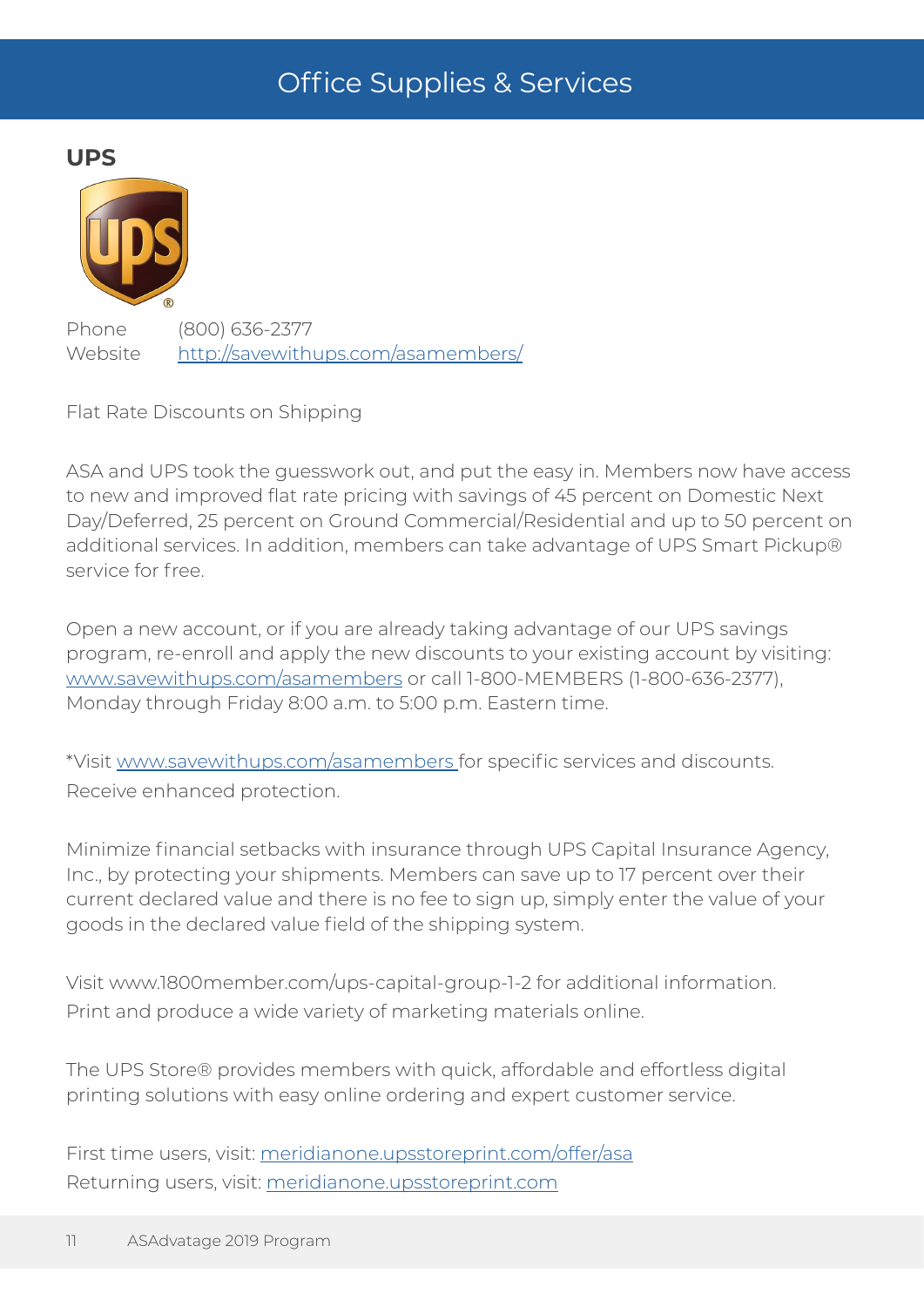### **BF Goodrich**



Phone (866) 458-6270 Contact Thomas Smith Email thomas-d.smith@michelin.com Website [www.bfgoodrichtires.com/asa](http://www.bfgoodrichtires.com/asa)

Us The BFGoodrich All-Terrain T/A KO2 is our toughest all-terrain tire ever. BFGoodrich knows your work doesn't wait. That's why we're offering more for your business than any other tire brand with our Tradesmen Support Program, supporting trade organizations including the ASA. In March we will begin offering ASA members a \$100 discount on a set of four All-Terrain T/A KO2 tires – perfect for trucks, SUVs and Jeeps on any jobsite – as well as a 30-day satisfaction guarantee, roadside assistance for two years and a chance to win a VIP SCORE Baja 1000 experience in Mexico with BFGoodrich.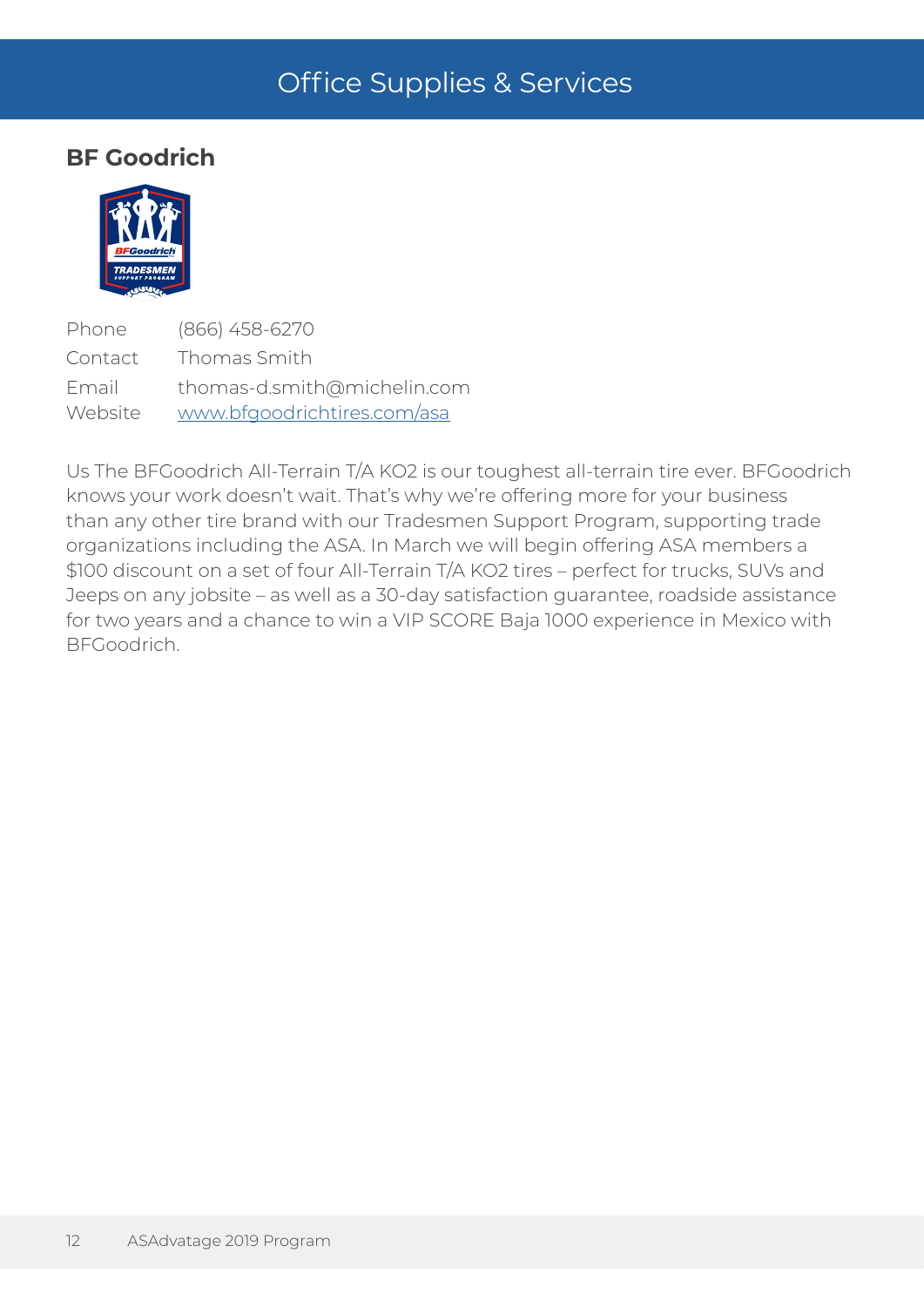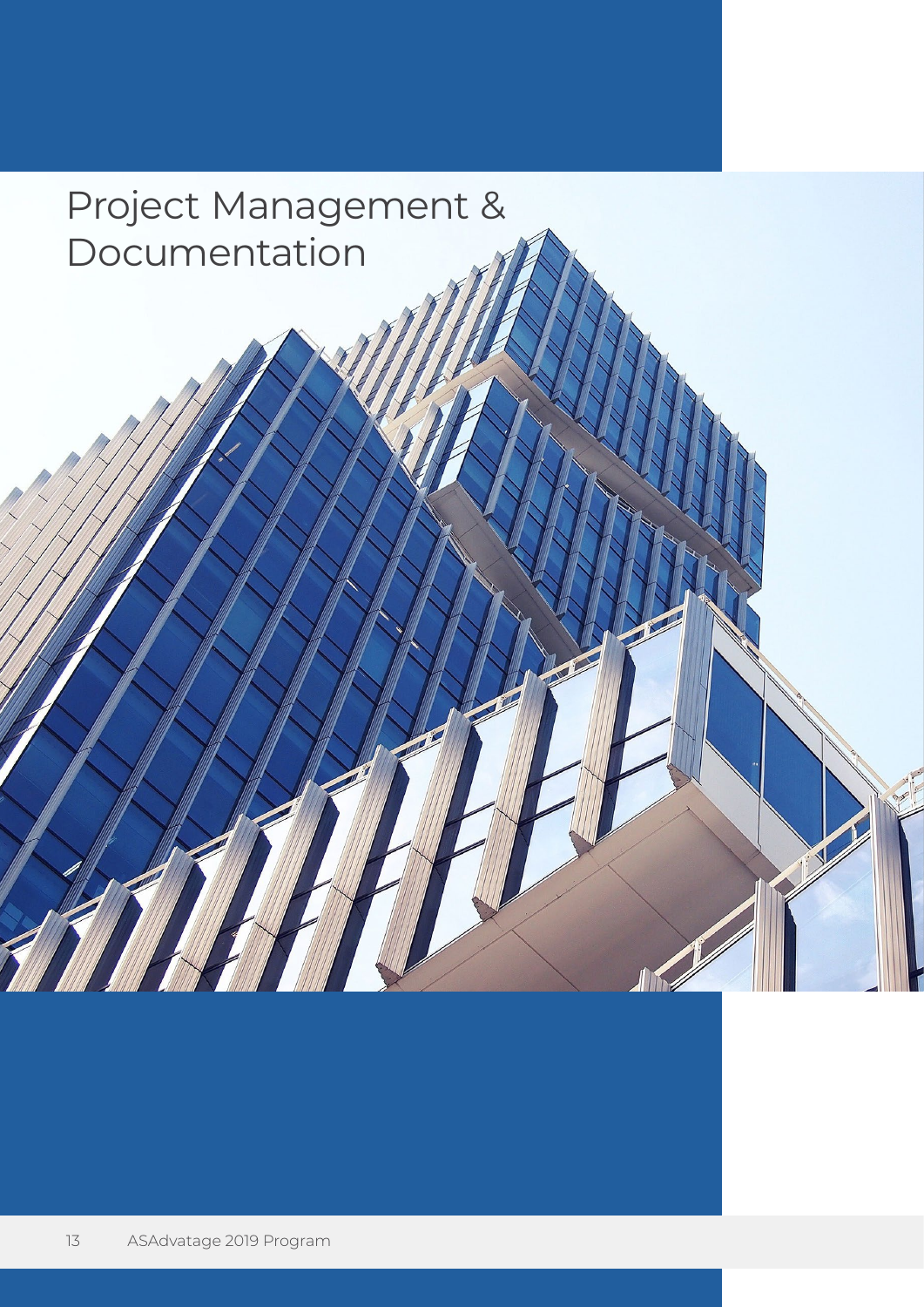# Project Management & Documentation

### **Consensus Docs**



Phone (866)925-DOCS (3627) Website www.consensusdocs.org

Use promotional code **ASA100** for your member discount

The ASA-endorsed ConsensusDocs family of documents includes contract documents for different project delivery methods, as well as supplemental documents/forms to help subcontractors define and manage the risks and responsibilities of electronic communications, financial disclosure, surety bonding and more. ConsensusDocs users have 24/7 access to contracts from anywhere via a secure, cloud-based system. The system allows users to electronically review and propose changes to ConsensusDocs documents and makes it easy for users to electronically collaborate on document changes with other people in their company and electronically negotiate contract changes with clients. These document subscription packages are available:

- **• Full Package** Unlimited use of all 100+ documents for one full year: \$879 (ASA member)/\$1,099 (nonmember).
- **• Subcontracting Package** Unlimited use of subcontracting and select other documents (same as previous subcontracting package) for one full year: \$539 (ASA member)/\$679 (nonmember).
- **• Express Package Unlimited** Unlimited use of select short form and administrative documents for one full year: \$399 (ASA member)/\$499 (nonmember).
- **• Express Package Per Document** Access to select short forms and administrative documents for one full year, plus a per document usage fee: \$319 (ASA member)/\$399 (nonmember).
- **• Prequalification & Bond Forms Package** ConsensusDocs Prequalification & Bond Forms Package. Unlimited use of Prequalification & Bond Forms for one year—FREE: \$0 (ASA member)/\$0 (nonmember).